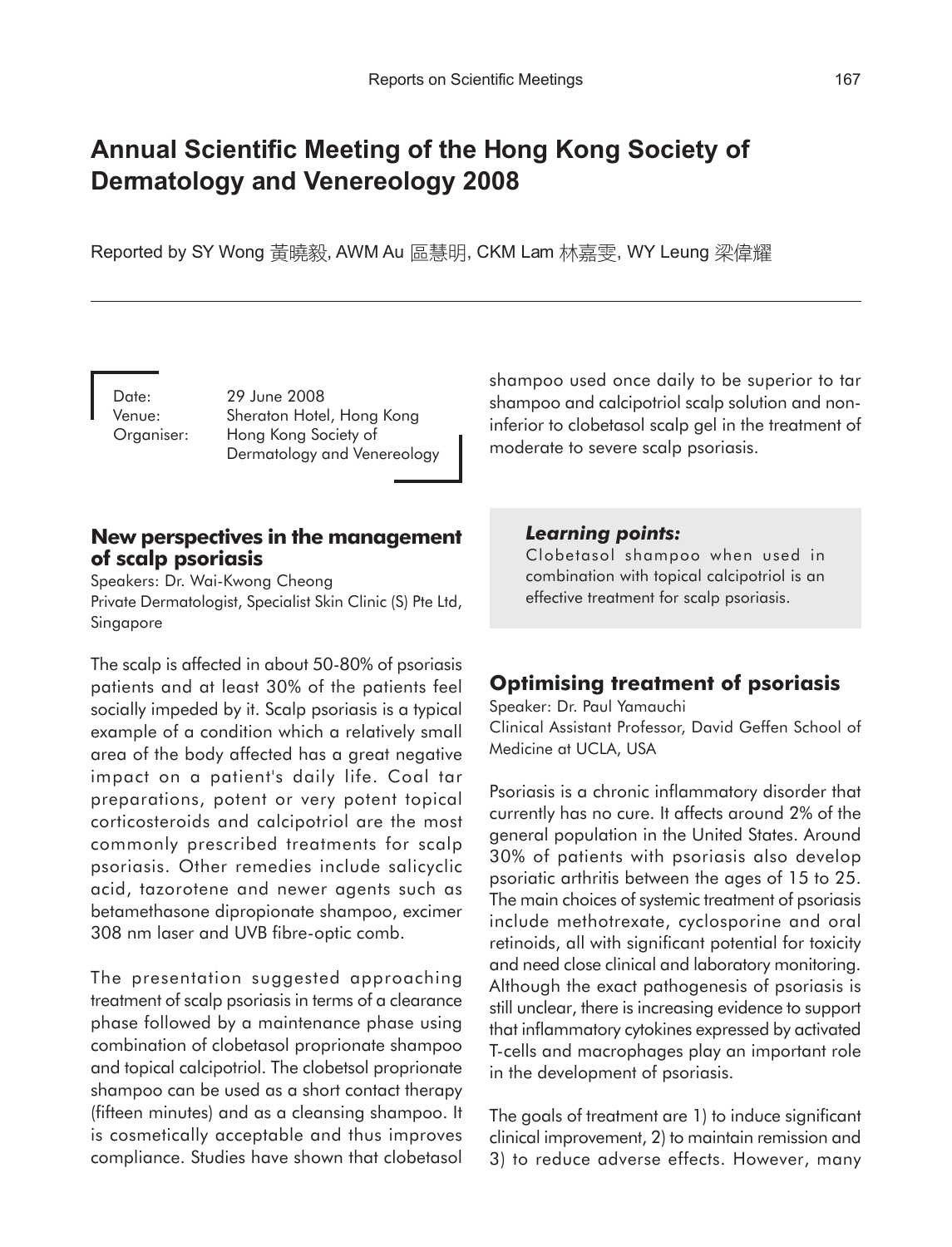psoriasis patients are frustrated with the efficacy of traditional therapies and feel that they are often not treated aggressively enough to have the disease controlled.

Biologics are selective immunomodulating agents targeting the immune responses that lead to the formation of psoriatic plaques and arthritis. Adalimumab, etanercept and infliximab are antitumour necrosis factors, while efalizumab and alefacept are T-cell modulators. They have different efficacies and can be used alone or with other traditional systemic therapies. One of the concerns of these agents is the reduction of efficacy with time.

Newer agents, namely ustekinumab and ABT-874, are human monoclonal antibodies against interleukins 12 and 23 that are under clinical trials for use in patients with moderate to severe chronic plaque type psoriasis. They seem to be effective and well-tolerated. More studies are needed to support their use clinically.

#### *Learning points:*

Psoriasis is a chronic inflammatory skin disorder that many patients demand more aggressive therapies. Biologics target specific immune responses that lead to the formation of psoriasis. They can be used alone or in combination with other traditional systemic therapies. The efficacy of these biological immunomodulatory agents from several U.S. based research studies and clinical experiences are convincing.

## **Update on laboratory diagnosis of syphilis**

Speaker: Dr. Kai-Man Kam

Consultant Medical Microbiologist, Centre for Health Protection, Department of Health, Hong Kong

Despite the overall decreasing trend of new cases attending Social Hygiene Clinics (SHCs) in the past few years, the number of new syphilis patients attending SHCs has remained quite stable at around 1,000 new cases per year. This constituted an increasing proportion of all sexually transmitted infections (STIs) seen in SHCs and has replaced herpes genitalis as the fourth commonest STI in SHCs since 2004.

Enzyme Immunoassay (EIA) and the Venereal Disease Research Laboratory (VDRL) test are commonly used for syphilis screening. While EIA is a sensitive treponemal test that picks up latent as well as treated syphilis, VDRL is a nontrepnonemal test which picks up active infection. For pregnant women undergoing antenatal screening, the median percentage of positive syphilis serology using VDRL test has increased from 0.2% during 1999-2002 to 0.32% during 2003-2007. EIA was first used to screen pregnant women in Hong Kong in 2004 and the percentage of positive syphilis serology has ranged from 0.77%-0.94% in the past four years.

#### *Learning points:*

With the growing importance of syphilis amongst all STIs, physicians attending to STIs should be aware of the current diagnostic algorithm practiced in SHCs as well as in antenatal screening. Future developments in laboratory techniques will further enhance the diagnostic capabilities in different stages of syphilis infection and result in better prevention and control.